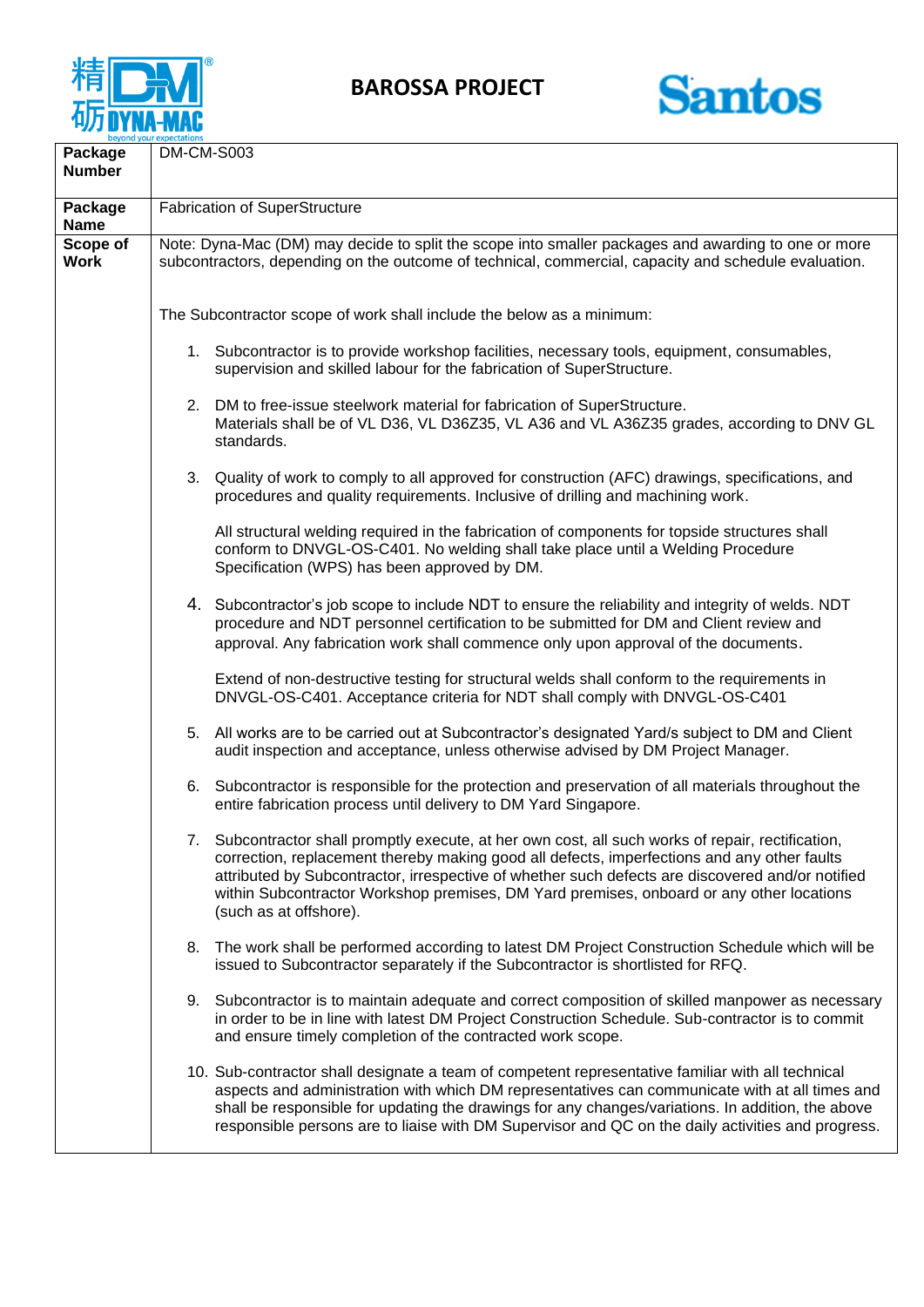

## **BAROSSA PROJECT**



| 11. The welding procedure specification (WPS) may be required to be qualified by a welding<br>procedure qualification test (WPQT), as required by a recognized international standard, or as<br>given in DNVGL-OSC401. WQT including third party surveillance shall be under Subcontractor<br>scope. The extent of the welding procedure test shall be agreed upon with DNV GL before the<br>work is started.                                                                                                                                                                                                                                               |  |  |
|-------------------------------------------------------------------------------------------------------------------------------------------------------------------------------------------------------------------------------------------------------------------------------------------------------------------------------------------------------------------------------------------------------------------------------------------------------------------------------------------------------------------------------------------------------------------------------------------------------------------------------------------------------------|--|--|
| 12. Subcontractor to follow the scrap guidelines established by DM. For profile beams, channels,<br>pipes, and other materials of the same categories, with lengths less than 300 mm and with area<br>less than 300 mm x 300 mm for plates shall be considered as scrap. Subcontractor shall send the<br>scrap list and quantity with weight to DM and its monetary equivalent. Scrap coupons shall be<br>provided by Subcontractor to DM for offset of Subcontractor invoices. Subcontractor to maintain<br>the offcut list towards the end of the project and provide to DM. DM, on its own discretion, shall<br>proceed to scrap off or send back to DM. |  |  |
| 13. Delivery Term: DDP. Subcontractor to collect raw materials from DM yard and bring to<br>Subcontractor yard for fabrication work. After job completion, Subcontractor to send finished<br>pieces back to DM yard on DDP term.                                                                                                                                                                                                                                                                                                                                                                                                                            |  |  |
| 14. The fabrication work shall be split into segments, approx. 40 MT each segment, to facilitate<br>handling, loading and shipping. For the same purpose, the Subcontractor must have sea front to<br>load the fabricated segments onto vessel.                                                                                                                                                                                                                                                                                                                                                                                                             |  |  |
| High level estimate of quantities:                                                                                                                                                                                                                                                                                                                                                                                                                                                                                                                                                                                                                          |  |  |
| 1) Fabrication of SuperStructure - 2,300 MT                                                                                                                                                                                                                                                                                                                                                                                                                                                                                                                                                                                                                 |  |  |
| Estimated contract award: Q1 2022                                                                                                                                                                                                                                                                                                                                                                                                                                                                                                                                                                                                                           |  |  |
| <b>Estimated delivery:</b><br>1 <sup>st</sup> batch: Q2 2022 ETA Singapore<br>2 <sup>nd</sup> batch: Q3 2022 ETA Singapore                                                                                                                                                                                                                                                                                                                                                                                                                                                                                                                                  |  |  |
|                                                                                                                                                                                                                                                                                                                                                                                                                                                                                                                                                                                                                                                             |  |  |

## **Project Registration**

Santos is committed to ensuring Australian Industry the opportunity to participate in the Barossa Project. Expressions of Interest are invited from contractors and suppliers with the relevant capability and capacity to undertake the scope of work.

This is a request for specific expressions of interest. Contractors and suppliers will be considered for prequalification and tender if suitably qualified against this package.

**Note** that an important part of the project registration process is to register an Expression of Interest at the correct Scope level.

Scope level definition:

**Full scope**: Able to produce / supply all the package. **Partial scope**: Able to produce / supply one or more of the sub-packages.